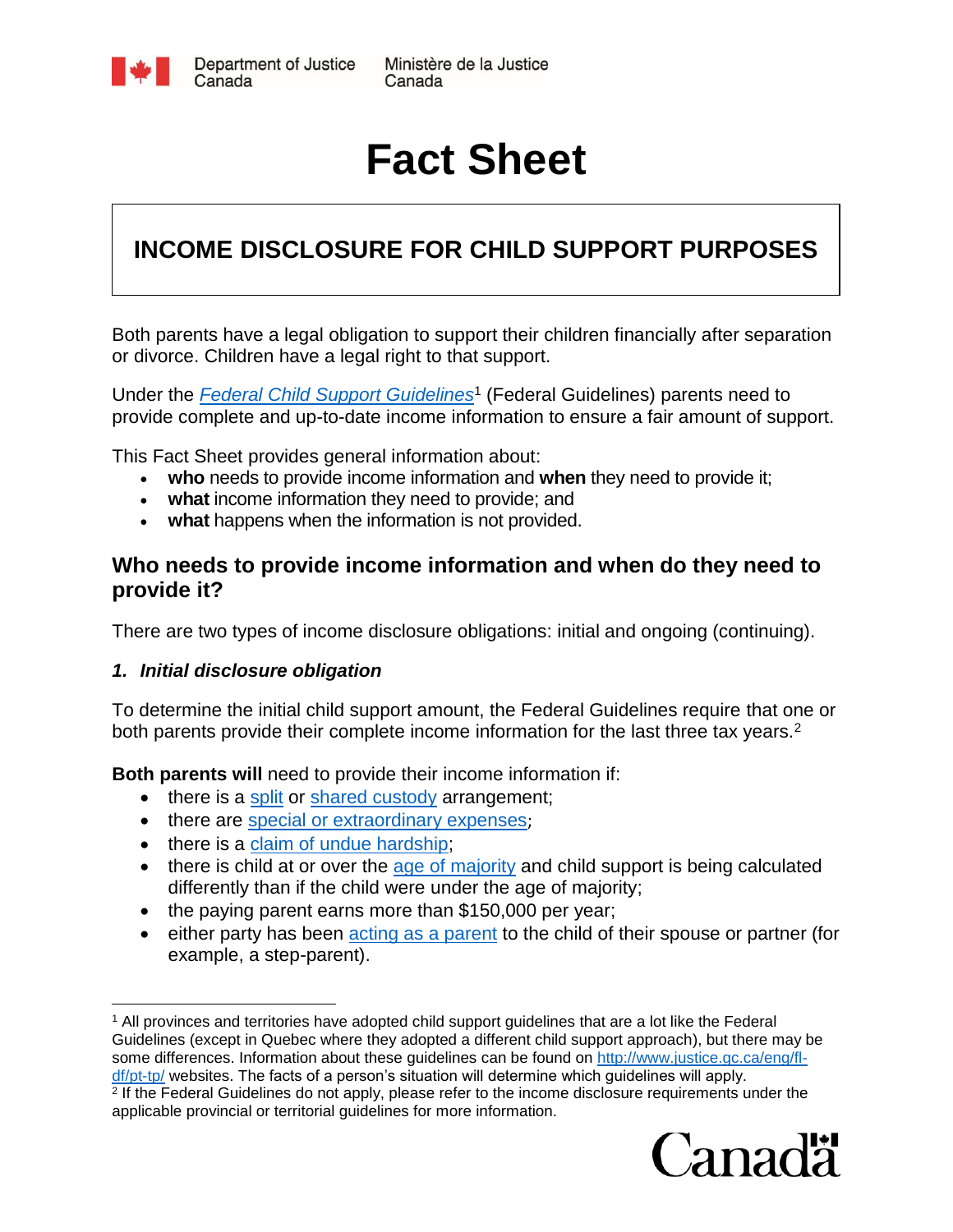If none of these situations apply, only the parent who will be paying the child support amount is required to provide his or her income information (for example, if one of the parents has sole custody).

#### *2. Continuing disclosure obligation after a child support order or agreement is made*

To ensure that children receive fair support that is based on up-to-date income information, there is an obligation for parents to continue to provide income information after a child support order or agreement is made. This legal obligation comes from the law, court decisions, and/or administrative services (for example, a recalculation service<sup>3</sup>):

- **Federal Guidelines:** The Federal Guidelines say that parents who had to provide their income information to establish child support have to provide updated income information not more than once a year if they receive a written request from the other parent. This means that the parent sending the request for updated income information has the right to that information and that the other parent must provide it.
- **Changes in income:** The Supreme Court of Canada said that parents must pay child support based on their most current income information.<sup>4</sup> Therefore, parents should keep each other informed of changes to their income.
- **Order or agreement:** A child support order or agreement may require a parent to provide income information to the other parent at specified times or in specific situations.
- **Recalculation service:** Parents may also be required to provide their income information if their child support order or agreement is registered with a "recalculation service".

## **What type of income information do parents need to provide?**

Complete and up-to-date income information **must** be provided and must include:

- income tax returns for each of the three most recent tax years; and
- notices of assessment and reassessment from the [Canada Revenue Agency](http://www.cra-arc.gc.ca/) for each of the three most recent tax years.

A parent **may** also need to share other income information, such as:

 $\overline{a}$ 

• the most recent statement of earnings or pay slip, or a letter from their employer stating their salary or wages;

<sup>&</sup>lt;sup>3</sup> Recalculation services are provincial or territorial services that can adjust child support based on updated income information. The [Inventory of Government-Based Family Justice Services](http://www.justice.gc.ca/eng/fl-df/fjs-sjf/brows-fure.asp) on the Department of Justice Canada's website has information on where recalculation services are available and who can use those services.

<sup>4</sup> *D.B.S.* v*. S.R.G.; L.J.W.* v*. T.A.R.; Henry* v*. Henry; Hiemstra* v*. Hiemstra, [2006] 2 S.C.R. 231, 2006 SCC 37.*